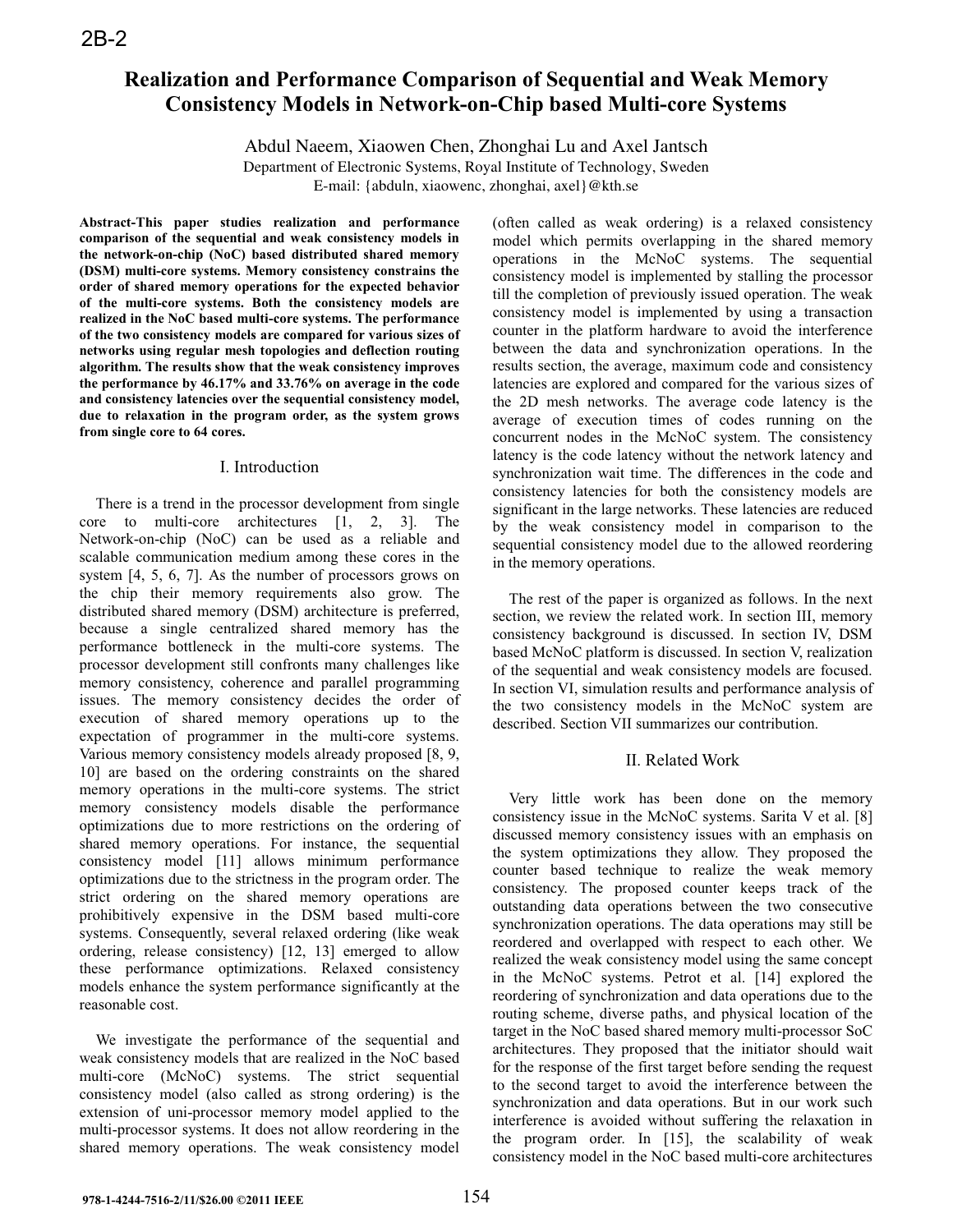is discussed. However, the performance of the weak consistency model is not compared with any other consistency model in McNoC system. In this paper the performance of the weak consistency is compared with the sequential consistency in the more flexible McNoC platform. Monchiero et al. [16] proposed a synchronization buffer, a hardware unit to support the memory controller and the lock is locally polled in the shared memory NoC based MPSoC systems. However, since all the synchronization requests issued by all nodes flow through the network into the stand alone synchronization module, the network congestion due to the heavy traffic may affect the system performance. Also, the target system architecture assumes the weak consistency model but does not mention how to constrain the shared memory operations for the weak consistency model.

#### III. Memory Consistency Background

The memory consistency model is a contract between the programmer and parallel system. The programmer follows the rules that are guaranteed by the parallel system to get the predictable results of the shared memory operations. Shared memory access latency can be reduced by the hardware and software optimizations in the system architecture. These performance optimizations can reorder the shared memory operations and the system may give unexpected results. For the expected results, these reordering should be controlled carefully. Different memory consistency models enforce different ordering constraints on the shared memory operations [8]. The sequential consistency enforces strict ordering constraints on the shared memory operations. The IBM 370, total store ordering (TSO) and processor consistency (PC) models eliminate the ordering constraints between write followed by a read to a different location. The partial store ordering (PSO) model also in addition removes the ordering constraints among writes to the different locations. The weak consistency, release consistency, Alpha, relaxed memory order (RMO), and PowerPC models relax the program order requirement among all the shared memory operations to the different locations. In this paper, we focus on the two memory consistency models (sequential and weak consistency) that are realized in the McNoC systems.

#### *A. Sequential Consistency Model*

The sequential consistency defined by Lamport [11] has to maintain the program order among operations of each individual processor and sequential order among multiple processors in the system. In fact, according to the definition, reorder can be allowed since the result is the same as the strict program order expects. However, it will be difficult to implement due to that the consequence of each re-order has to be globally analyzed to ensure correctness. In the following, we discuss the sequential consistency model that literally follows the program order.

The sequential consistency (strong ordering) is a strict model expected by the programmer. A memory operation (read, write) cannot be reordered or overlapped with the following memory operation to the different locations in the shared memory. The shared memory operations are

completed according to the program order as given in Fig. 1(a). The sequential consistency enforces the global orders on shared memory operations as given in Fig. 1(b).



The sequential memory consistency model does not allow the performance optimizations [8] in the hardware (write buffer, cache, interconnection network) and in the software (compiler reordering, register allocation) due to the strict order enforcement on the shared memory operations. Relaxed memory consistency models permit such optimizations. These models relax the program order requirement to allow the possible reordering in the shared memory operations by the system optimizations. The shared memory operations may not complete according to the program order. The overall program correctness is ensured to enforce ordering constraints on a subset of shared memory operations. We consider the weak consistency model which relaxes the strict program order requirement and allows reordering in the shared memory operations. The shared memory operations (read, write) can be reordered with the following shared memory operations in the specific program segments.

#### *B. Weak Consistency Model*

The weak consistency model proposed by Dubois et al. [12] classifies shared memory operations as *synchronization* and *data* operations. Synchronization operations are related to the special synchronization variables (locks, semaphores) in the shared address space. The lock must be gained exclusively in the shared memory multi-processor systems. Data operations are the load-store operations related to the ordinary shared variables. To make the strong ordering comparable with the weak ordering Fig. 2(a) also considers the synchronization operation.

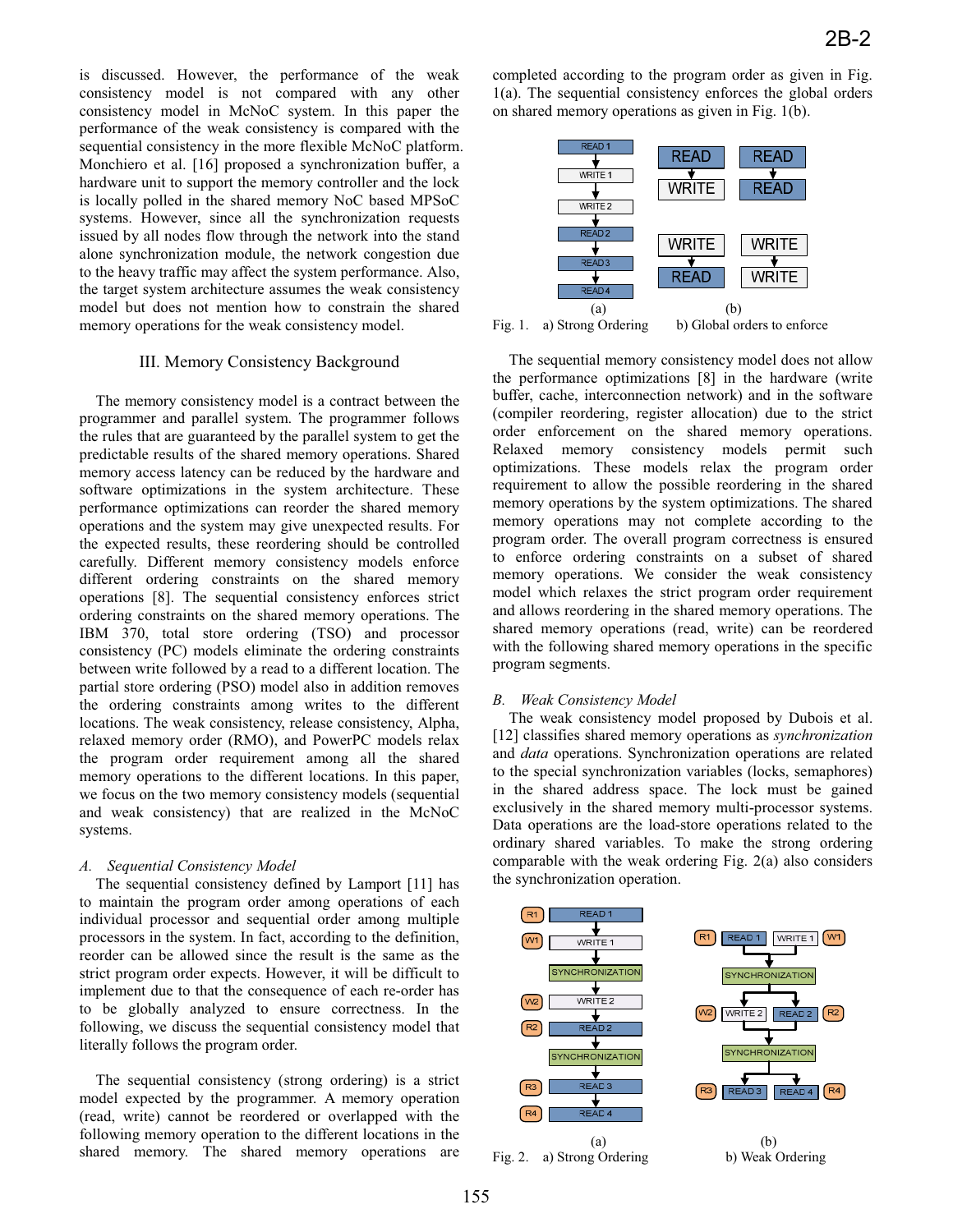## 2B-2

According to the weak memory consistency data operations (R1, W1) can be reordered with respect to one another as shown in Fig. 2(b). Similarly, the data operations (W2, R2) and (R3, R4) in their respective sections can also be reordered with respect to each. The data operations (R1, W1) are not allowed to be reordered and overlapped with the data operations (W2, R2) and (R3, R4) in another section. Also, the data operations (R1, W1, R2, W2, R3, R4) are not allowed to be reordered with respect to the synchronization operations.

The weak consistency model enforces some global orders on the shared memory operations as shown in Fig. 3(b). The enforcement of these global orders on the shared memory operations ensures the program correctness in the weak consistency model with the permitted relaxation in data operations. It also ensures to get the final consistent result of the program execution in the multi-processor systems. All previously issued outstanding data operations must be completed before the issuance of synchronization operation. Similarly, previously issued outstanding synchronization operation must also be completed before the issuance of any data operation. The transaction counter based technique for the enforcement of the global orders, required for the weak consistency model is illustrated in the later section.



IV. DSM based McNoC Platform

Fig. 4(a) shows a homogenous NoC based multi-core system having one type of nodes. The system is comprised of 16 nodes interconnected via a packet-switching network. All the nodes are connected in a 2D mesh topology. Each node represents a typical processor-memory (PM) node in the platform. The structure of a PM node is given in Fig. 4(b). Each PM node consists of a processor, data management engine (DME) and a local memory. The DME in the PM node is connected to the NoC, processor and local memory. Routers in the NoC use deflection routing algorithm to route the packets to the proper destinations. The platform uses distributed shared memories (DSM) which are integrated with processors in the nodes. All shared parts in the local memories form virtual memory, which is organized as a DSM and use a single global memory address space. Two addressing schemes are adapted and for the shared memory access, a virtual-to-physical (V2P) address translation is required.



Fig. 4. a) Homogeneous McNoC b) PM node

The DME is in each node of the McNoC platform. Its architecture is given in Fig. 5. The DME is connected to the CPU core, the local memory, and the network. The DME contains core interface control unit (CICU), network interface control unit (NICU), control store, mini-processor-A, mini-processor-B, synchronization supporter and a transaction counter. The CICU and NICU provide the hardware interface to the local core and network respectively. The two mini-processors are the central processing engine. Micro-program is initially stored in the local memory, and is dynamically uploaded into the control store during the program execution. The synchronization supporter coordinates the two mini-processors to avoid simultaneous accesses to the same synchronization variable (lock) and guarantees atomic read-modify-write operations over the lock. Both the local memory and the control store is dual ported, port A and B, which are connected to the mini-processor A and B, respectively. The transaction counter (TC) is used in the DME hardware to realize the weak consistency model in the McNoC platform. The sequential consistency model platform does not use the TC. The shared memory operations (read, write) and synchronization operations are implemented in the DME micro-code. The DME offers flexibility to implement a verity of read-write commands and different synchronization primitives.



Local shared memory operations are accomplished by mini-processor-A within the node. Similarly, for the remote shared memory and lock access, messages are sent to the remote node by mini-processor-A via network. Remote shared memory operations are completed either by the remote data return or write acknowledgment by mini-processor-B in the remote node. The DME provides both the hardware and software support for the memory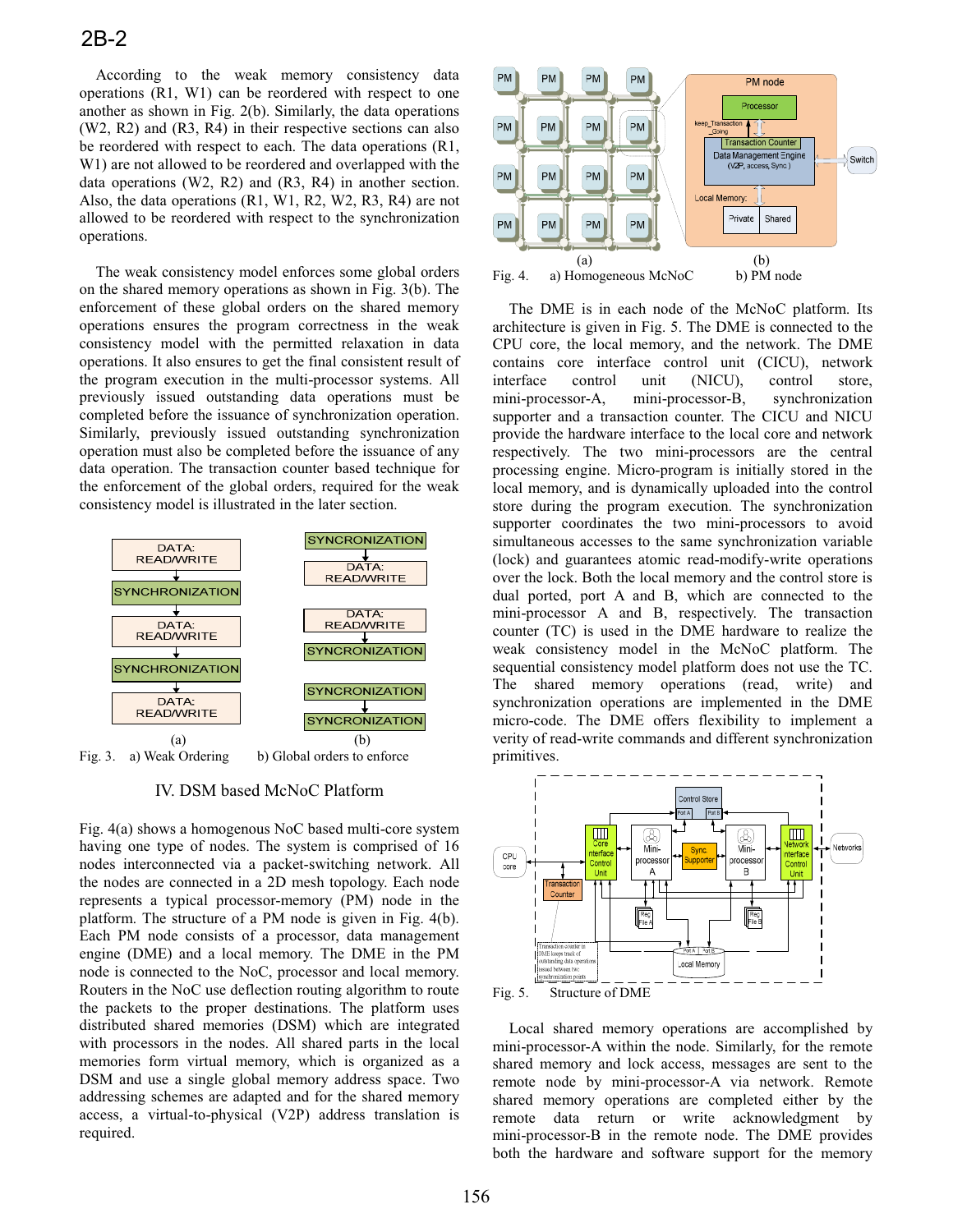synchronization. The synchronization supporter (SS) provides the underlying hardware support for the memory synchronization. The SS can simultaneously receive and respond to two synchronization requests from the local core via mini-processor-A and the remote cores via mini-processor-B. Two special micro-operations (*ll* and *sc*) together with the SS ensure atomic read-modify-write operations over locks. Various synchronization primitives (spin lock, queue locks) like test-and-set() are implemented in the DME micro-code using these special *ll* and *sl* micro-operations. The *ll* micro-operation checks the lock address in the SS, if it is not there, then the lock address is recorded in the SS over the entire period of lock acquire or release operations. The lock is gained exclusively in the shared memory. If the address is present i.e., other node is gaining access to the same lock, then the relevant mini-processor is stalled until the completion of preceding acquire or release operation (removal of lock address from SS) by the other node. The *sl* micro-operation not only acquires or releases a lock but also remove the lock address from the SS. For more detail we refer you to [17].

#### V. Realization of Memory Consistency Models

#### *A. Sequential Consistency Model*

The sequential memory consistency model in the McNoC platform is realized by stalling the processor on the issuance of shared memory operation till the completion of preceding operation. On the completion of previous operation, processor issues the next operation. The completion of preceding operation is indicated by the return data or acknowledgment. The program order is maintained due to the strict order between the shared memory operations and sequential order is maintained by the read-modify-write memory operation in the system. Fig. 6 demonstrates the realization scheme of the sequential consistency model in the McNoC system.



Fig. 6. Sequential consistency implementation scheme

The local shared memory operations are issued (1) and completed (2) in the local node. For the remote shared memory accesses, message passing (3, 4) is carried out to the remote node via network. Remote operations complete via response messages (5, 6). Overall, the memory operations are issued and completed in the order specified in the program.

The transaction processing FSM for the sequential consistency model (FSM-SEQ) in the DME is given in Fig. 7. The FSM-SEQ initializes and configures the DME in the working state. The FSM-SEQ asserts the Keep-Transaction-Going (KTG) output of the DME low (refer to Fig. 4) as it receives a memory operation from the processor and issue it to the memory system. The active low KTG stall the processor and the FSM-SEQ switches to the wait state. The FSM-SEQ returns to the working state on the completion of the previously issued operation, and asserts the KTG output high. Active high KTG signals the processor to issue the next memory operation in the program.



Fig. 7. Transaction processing FSM for sequential consistency

## *B. Weak Consistency Model*

The transaction counter (TC) based approach [8] is adapted for the realization of the weak memory consistency model in the McNoC systems. The counter is implemented in the DME hardware of each node to keep track of the outstanding data operations issued between the two synchronization points. It is incremented and decremented by the issuance and completion of data operations correspondingly. It is not affected by the synchronization operations. Fig. 8 illustrates the realization scheme of the weak consistency model in the McNoC platform.



Fig. 8. Weak consistency implementation scheme

The issuance (1) and completion (2) of the data operations to the local shared memory increment and decrement the TC. Local or remote synchronization operations are not issued (3, 9) until the TC becomes zero, i.e., the completion of all the previously issued outstanding data operations. The TC is neither incremented nor decremented by the synchronization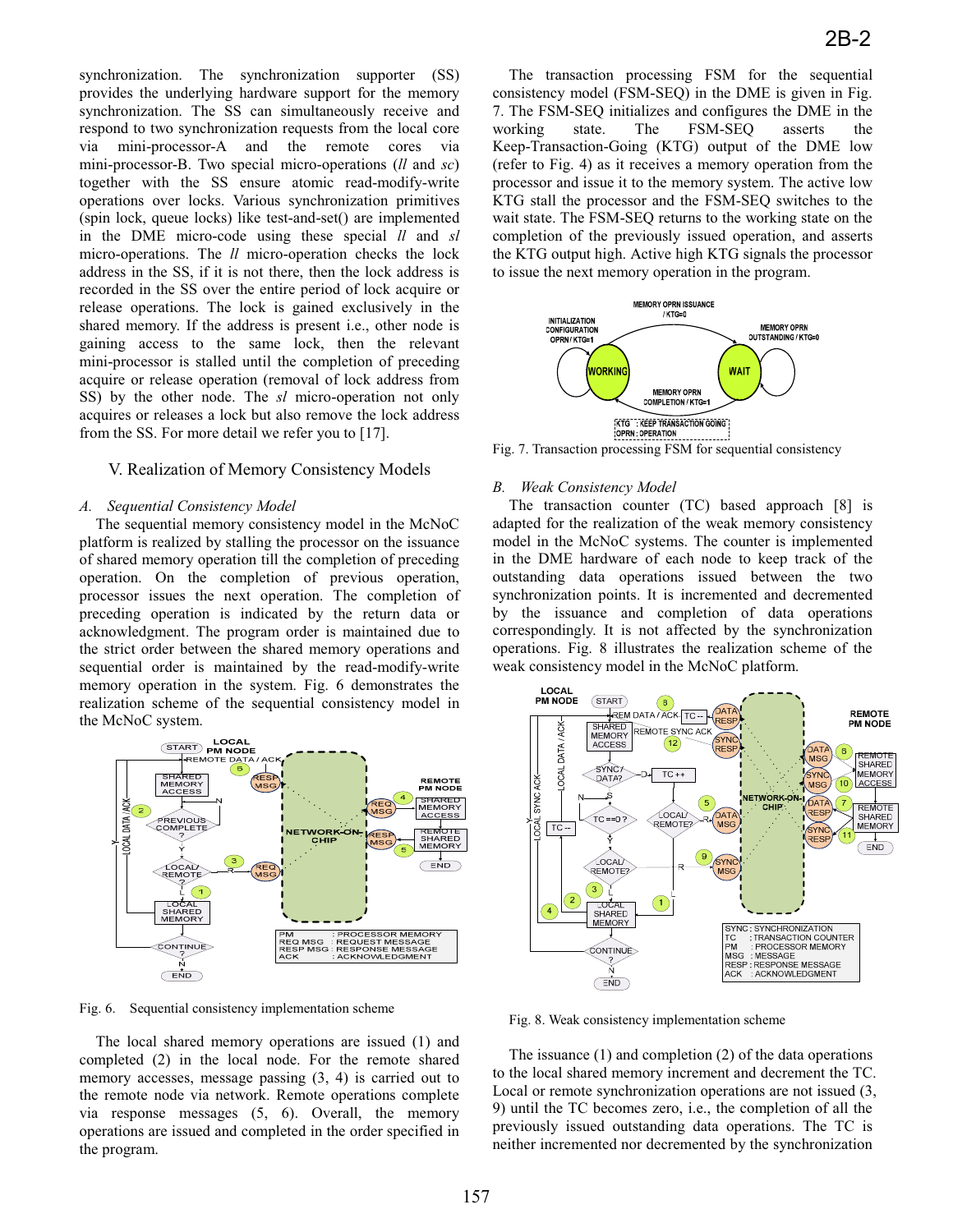operation. The atomicity over the synchronization operation is achieved by using two special purpose micro-operations *sl* and *ll* and the synchronization supporter. The subsequent data operations wait and cannot be issued until the completion of the previously issued synchronization operation. A local synchronization operation (3) is completed by synchronization acknowledgment (4). For the remote data operations message passing (5, 6) is carried out to the remote node via network. Remote data operations are completed by response messages (7, 8) from the remote node. The completions of remote data operations also decrement the same TC in the local node. The message passing (9, 10, 11, 12) is involved to the remote node for the remote synchronization operations. In summary, the TC in each node is incremented with the issuance of the local and remote data operations (1, 5). It is decremented by the completion of previously issued local and remote data operations (2, 8). It is not affected by the local (3, 4) and remote (9, 10, 11, 12) synchronization operations.

The transaction processing FSM for the weak memory consistency model (FSM-WK) in the DME is depicted in Fig. 9. The FSM-WK is in the working state initially. The FSM-WK issues outstanding data operations in the working state as it asserts the KTG output of the DME high to the processor on the issuance of each data operation. When the FSM-WK receives the synchronization operation, its issuance to the memory system is postponed until the TC becomes zero (completion of previously issued outstanding data operations). The FSM-WK asserts the KTG output low on the issuance of the synchronization operation to the memory system to stop the subsequent data operations from the processor. The FSM-WK switches to the synchronization wait state and waits for the completion of the previously issued synchronization operation. The FSM-WK returns to the working state on the reception of the synchronization acknowledgment and asserts the KTG output high. The processor can send now the outstanding data operations again until the next synchronization point.



Fig. 9. Transaction processing FSM for weak consistency

## VI. Experiments and Results

## *A. Purpose and Setup*

We analyze the performance of the sequential and weak consistency models that are realized in the McNoC systems. The affects of network size on the code and consistency latencies are investigated. Average and maximum latencies of the sequential and weak consistency models are compared with the increasing size of the NoC in the system. The experimental setup uses the DME based flexible and

configurable McNoC platform. Tests are performed for various sizes of the networks. Regular 2D mesh topology network using deflection routing algorithm is considered in the tests. Two hotspot nodes are used one for the critical section (CS-node) and the other for the lock (SYNC-node). As shown in Fig. 10, the critical section in the CS-node is protected by the lock maintained in the SYNC-node.



Fig. 10. Synchronization and data requests

Each node sends the synchronization request to the SYNC-node. The shared memory locations in the CS-node are accessed exclusively after acquiring the lock successfully in the SYNC-node. After the critical section execution, the lock is released for the other waiting acquires requests. The hotspot traffic is generated by the code running on each node in the platform. The pseudo-test-code is given in Fig. 11.

| <b>III NON-CRITICAL SECTION</b><br><memory write="">, <address>, <data>; // REMOTE SHARED WRITE<br/><memory read=""> <address> ;</address></memory></data></address></memory> | <b>I/ REMOTE SHARED READ</b>                                         |
|-------------------------------------------------------------------------------------------------------------------------------------------------------------------------------|----------------------------------------------------------------------|
| <b>//LOCK ACQUIRE</b><br><lock_acquire>, <address> ;</address></lock_acquire>                                                                                                 | <b><i>II</i>REMOTE LOCK ACQUIRE</b>                                  |
| <b>// CRITICAL SECTION</b><br><memory write="">, <address>, <data>;<br/><memory read=""> <address> :</address></memory></data></address></memory>                             | <b>I/REMOTE SHARED WRITE</b><br><b>I/REMOTE SHARED READ</b>          |
| <b>//LOCK RELEASE</b><br><lock release="">, <address>;</address></lock>                                                                                                       | <b>I/REMOTE LOCK RELEASE</b>                                         |
| //NON-CRITICAL SECTION<br>< MEMORY WRITE >, < ADDRESS >, < DATA >;<br><memory read="">, <address>;</address></memory>                                                         | <b><i>II</i></b> REMOTE SHARED WRITE<br><b>II REMOTE SHARED READ</b> |

Fig. 11. Pseudo-test-code

## *B. Code Latency*

The average code latency is the average of codes execution time running on the concurrent nodes in the McNoC system. The average and maximum code latencies for the different sizes of networks are shown in Fig. 12. The average code latency increases exponentially for both the sequential and weak consistency models as the network grows from single core to 64 cores. It is due to the increasing synchronization wait time and network congestion in the larger networks. The network congestion and synchronization wait time may suffer the system performance in the larger networks. Average code latency for the weak consistency model in the 8x8 network is about 241.96 times of the single core, whereas for the sequential consistency model it is 353.67 times. The weak consistency model reduces these latencies due to the relaxation in the program order as compared to the sequential consistency model. The performance gain of the weak consistency over the sequential consistency model is 46.17% in the average code latency, as the system grows from single core to 64 cores.